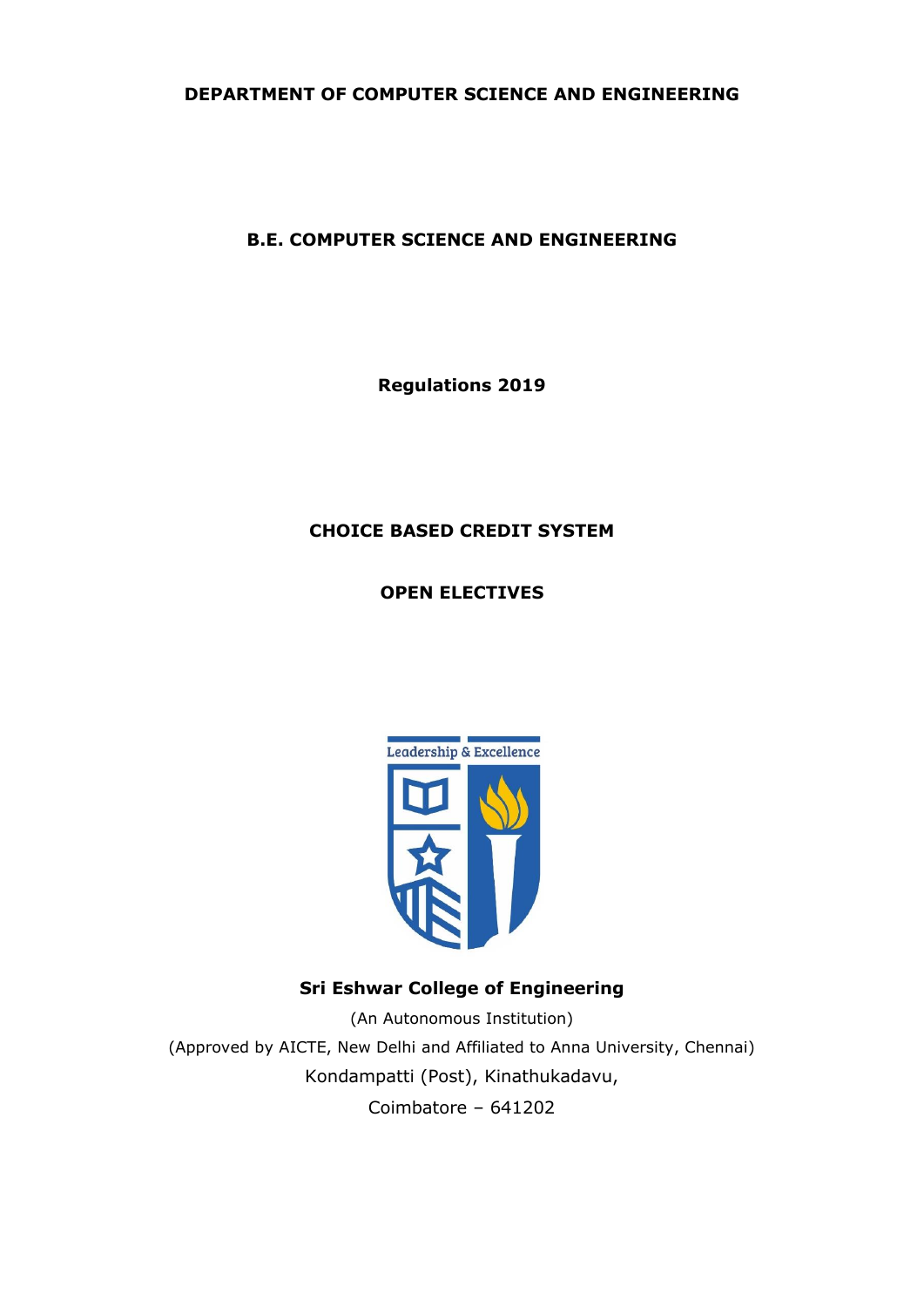| SI.<br>No.     | Course<br>Code | <b>Course Title</b>                              | Category  | <b>Contact</b><br><b>Periods</b> | L |          | P            | C |
|----------------|----------------|--------------------------------------------------|-----------|----------------------------------|---|----------|--------------|---|
| 1              | U19CS601       | Database Technologies                            | 0E        | 3                                | 3 | 0        | $\Omega$     | 3 |
| $\mathcal{P}$  | U19CS602       | Java Programming                                 | 0E        | 3                                | 3 | 0        | $\Omega$     | 3 |
| 3              | U19CS603       | Fundamentals of Operating<br>System              | <b>OE</b> | 3                                | 3 | $\Omega$ | $\Omega$     | 3 |
| $\overline{4}$ | U19CS604       | Introduction to Artificial<br>Intelligence       | <b>OE</b> | 3                                | 3 | $\Omega$ | $\Omega$     | 3 |
| 5              | U19CS605       | Advanced Data Structures                         | <b>OE</b> | 3                                | 3 | 0        | $\Omega$     | 3 |
| 6              | U19CS606       | Fundamentals of Python<br>Programming            | OE.       | 3                                | 3 | $\Omega$ | $\Omega$     | 3 |
| 7              | U19CS607       | <b>Fundamentals of Data</b><br><b>Structures</b> | OE.       | 3                                | 3 | $\Omega$ | $\Omega$     | 3 |
| 8              | U19CS608       | Quantum Computing<br>Technologies                | <b>OE</b> | 3                                | 3 | $\Omega$ | $\Omega$     | 3 |
| 9              | U19CS609       | Java Full Stack                                  | <b>OE</b> | 3                                | 3 | 0        | <sup>0</sup> | 3 |

# **B.E. COMPUTER SCIENCE AND ENGINEERING OPEN ELECTIVES**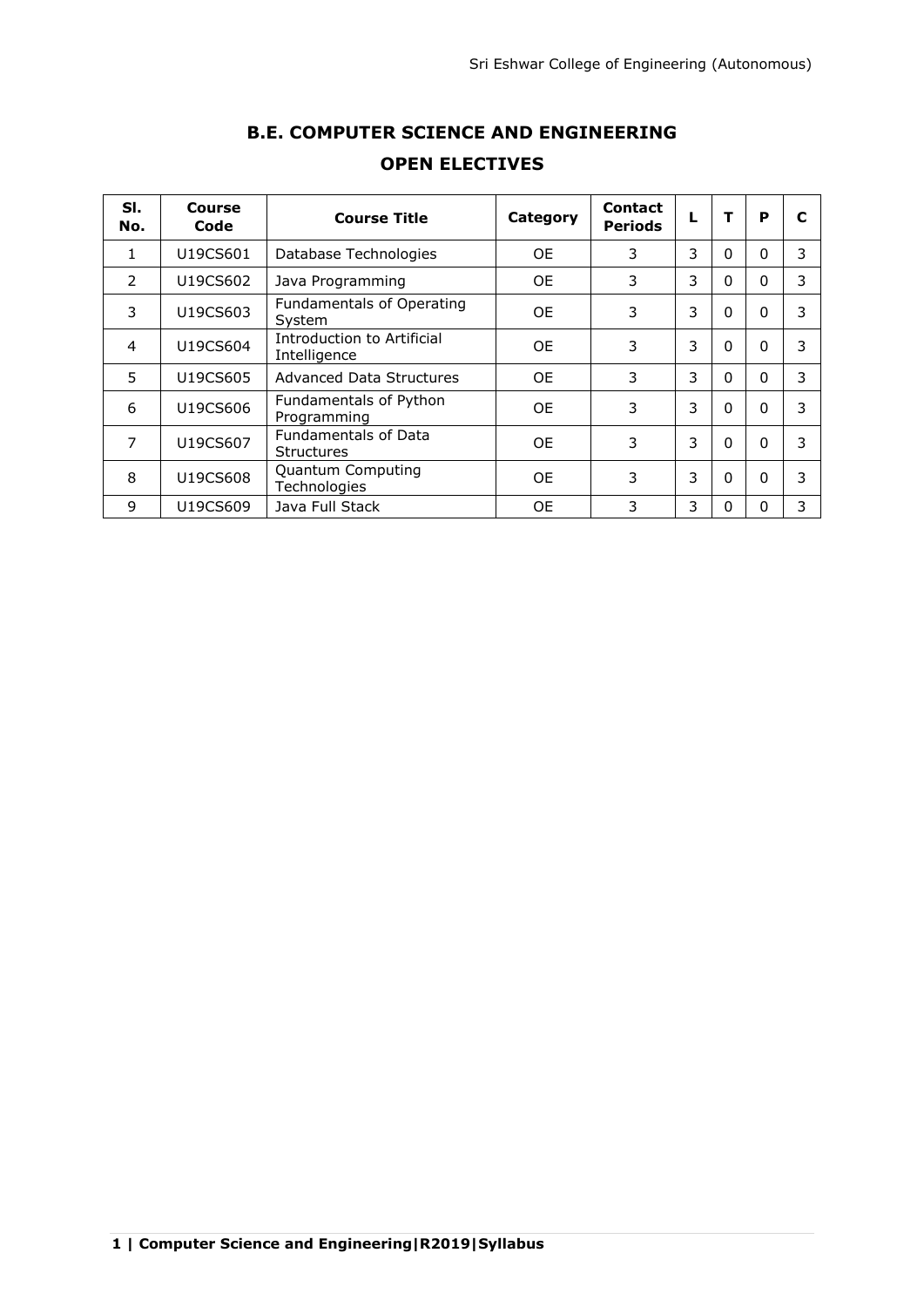| CO1                | (Apply) Demonstrate the basic elements of a relational database                                           | K3 |
|--------------------|-----------------------------------------------------------------------------------------------------------|----|
|                    | management system.                                                                                        |    |
|                    | CO2 (Apply) Ability to design entity relationship model, convert entity                                   |    |
|                    | relationship diagrams into RDBMS, and apply normalization for the                                         | K3 |
| <b>Outcomes</b>    | development of application software.                                                                      |    |
| CO3                | (Apply) Formulate basic SQL queries on the data.                                                          | K3 |
| CO4                | (Apply) Familiar with advanced SQL commands                                                               | K3 |
| CO5                | (Apply) Familiar with the basic issues of transaction processing and                                      |    |
|                    | concurrency control.                                                                                      | K3 |
| <b>MODULE - I</b>  | <b>INTRODUCTION</b>                                                                                       | 9  |
|                    | Purpose of Database Systems-Database System Applications-View of Data-Data Models-Database                |    |
|                    | System Architecture-Relational Databases-Keys-Relational Algebra-Embedded SQL-Static and Dynamic          |    |
| SQL.               |                                                                                                           |    |
|                    |                                                                                                           |    |
| <b>MODULE - II</b> | <b>Database Design</b>                                                                                    | 9  |
|                    | ER diagrams- Entities-Attributes and Entity sets-Relationships and Relationship sets- Additional features |    |
|                    | of ER Model-Normalization-FunctionalDependencies-Closure-1NF-2NF-3NF-BCNF-4NF-5NF-Dependency              |    |

**U19CS601 DATABASE TECHNOLOGIES <sup>L</sup> <sup>T</sup> <sup>P</sup> <sup>C</sup>**

After completion of this course, the students will be able to

**MODULE - III Fundamentals of SQL 10** DDL-create,drop,alter,truncate-DML-insert,delete,select-DCL-Grant,Revoke-Basic operations of SQL-

Constraints-Like command-Aggregate Functions-NULL Values- Creating relationships between databases-Sub Queries-Joins- Views-Synonyms-Indexes-Save point.

## **MODULE - IV Advanced SQL 8**

PL/SQL-procedures, functions-Cursor implementation- Exception Handling-Triggers-Before insertion-After insertion-Before Deletion-After Deletion.

## **MODULE - V Transaction Processing 9**

Preservation-Properties of Decomposition.

Transactions-ACID properties - Serializability-Concurrency Control: Lock–Based Protocols-Two phase commit Protocol- Isolation Levels. **TOTAL: 45 Hours**

## **TEXTBOOKS**

1 Abraham Silberschatz, Henry F. Korth, S. Sudharshan, "Database System Concepts", Sixth Edition, Tata McGraw Hill, 2013.

## **REFERENCES**

- 1 RamezElmasri, Shamkant B. Navathe, "Fundamentals of Database Systems", Sixth Edition, Pearson Education, 2014.
- $\mathcal{L}$ C.J.Date, A.Kannan, S.Swamynathan, "An Introduction to Database Systems", Eighth Edition, Pearson Education, 2013.

**3 0 0 3**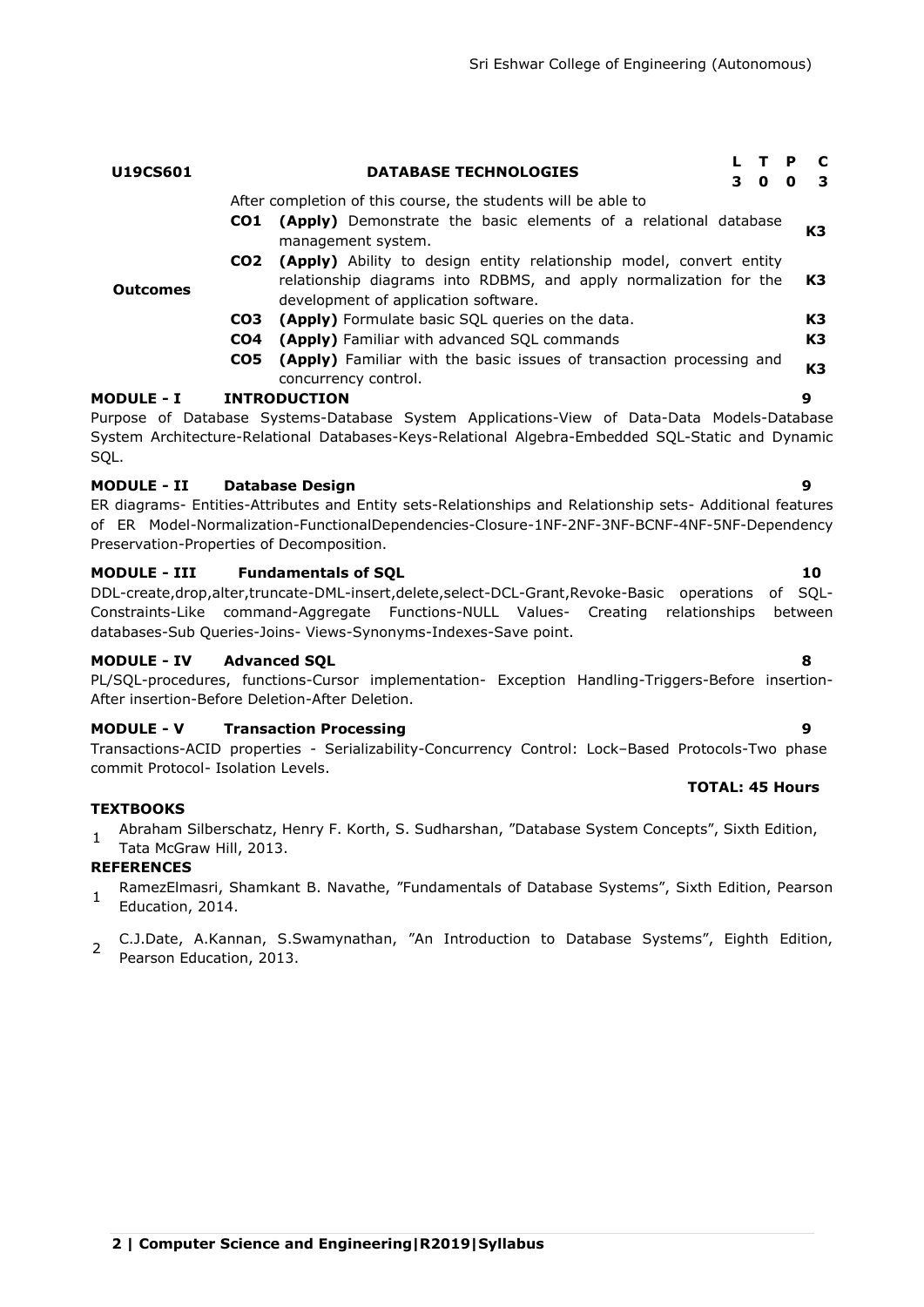| After completion of this course, the students will be able to |                 |                                                                                                                                    |    |  |
|---------------------------------------------------------------|-----------------|------------------------------------------------------------------------------------------------------------------------------------|----|--|
|                                                               | CO1             | (Apply) Understand and apply the features of Java Programming and<br>semantics                                                     | K3 |  |
|                                                               | CO <sub>2</sub> | (Apply) Identify and apply appropriate object oriented concepts of<br>java in problem solving by adhering to Java Coding standards | K3 |  |
| <b>Outcomes</b>                                               | CO3             | (Apply) Apply concepts of java collections API for the given scenario                                                              | K3 |  |
|                                                               | CO4             | (Apply) Apply multithreading concepts in concurrent<br>application<br>development                                                  | K3 |  |
|                                                               |                 | CO5 (Apply) Use relevant exception-handling mechanisms to ensure<br>uninterrupted flow of application.                             | K3 |  |
| <b>MODULEI</b>                                                |                 | <b>BASICS OF JAVA PROGRAMMING</b>                                                                                                  | 9  |  |
|                                                               |                 | Introduction to java, JVM, JDK, Java Features, Data types, Operators and expressions, Java Naming                                  |    |  |
|                                                               |                 | conventions, Command Line arguments, Scanner, Class and Objects - Constructors-Wrapper classes,                                    |    |  |
|                                                               |                 | Variables, Conditional Statements and looping statements                                                                           |    |  |
| <b>MODULEII</b>                                               |                 | <b>OBJECT ORIENTED MECHANISMS</b>                                                                                                  | 9  |  |
|                                                               |                 | Introduction to Object Oriented Programming & Features, Thinking in Object Oriented Approach, OOPs                                 |    |  |
|                                                               |                 | Based Application Design, OOPS-Class and Objects, Inheritance, Abstraction, Polymorphism (static &                                 |    |  |

**U19CS602 JAVA PROGRAMMING <sup>L</sup> <sup>T</sup> <sup>P</sup> <sup>C</sup>**

## dynamic), Overloading, Encapsulation, Dynamic Binding

## **MODULE III ARRAYS ,STRINGS AND PACKAGES 8**

Array-1D-2D-Array-Declaration-initialization-array functions-Array manipulation using util package ,advanced for loop,foreach() method in java 1.8,Strings, creation ,declaration of a string, storage structure of a string and its methods, StringBuilder, StringBuffer , IO package-BufferedReader/Writer-File IO

## **MODULE IV EXCEPTION HANDLING AND DATE –TIME 9**

Exception handling-Hierarchy, Types of exception, Mechanisms-try, catch, throw ,throws and finally, Exception propagation-Exception in Inheritance –Introduction Date time Object in java 1.8 and its functions

## **MODULE V MULTITHREADING AND COLLECTION 10**

Introduction to Multiprocessing-threads vs process-threads-Creation of thread-Thread states- Thread Lifecycle and and its methods, Executor Framework, Concurrency API, Synchronization Blocks. Collection Interface – List,Set ,Map

## **TOTAL: 45 Hours**

**3 0 0 3**

## **TEXTBOOKS**

- 1 Herbert Schildt, ―Java The complete reference‖, 8th Edition, McGraw Hill Education, 2011
- 2 Cay S. Horstmann, Gary cornell, -Core Java Volume -I Fundamentalsll, 9th Edition, Prentice Hall,

## 2013.

- 1 Paul Dietel and Harvey Deitel, "Java How to Program", , 8th Edition Prentice Hall of India.
- 2 Mahesh P. Matha, "Core Java A Comprehensive Study", Prentice Hall of India, 2011.
- 3 Steven Holzner, "Java 2 Black book", Dreamtech press, 2011.
- 4 Timothy Budd, "Understanding Object-oriented programming with Java", Updated Edition, Pearson Education, 2000.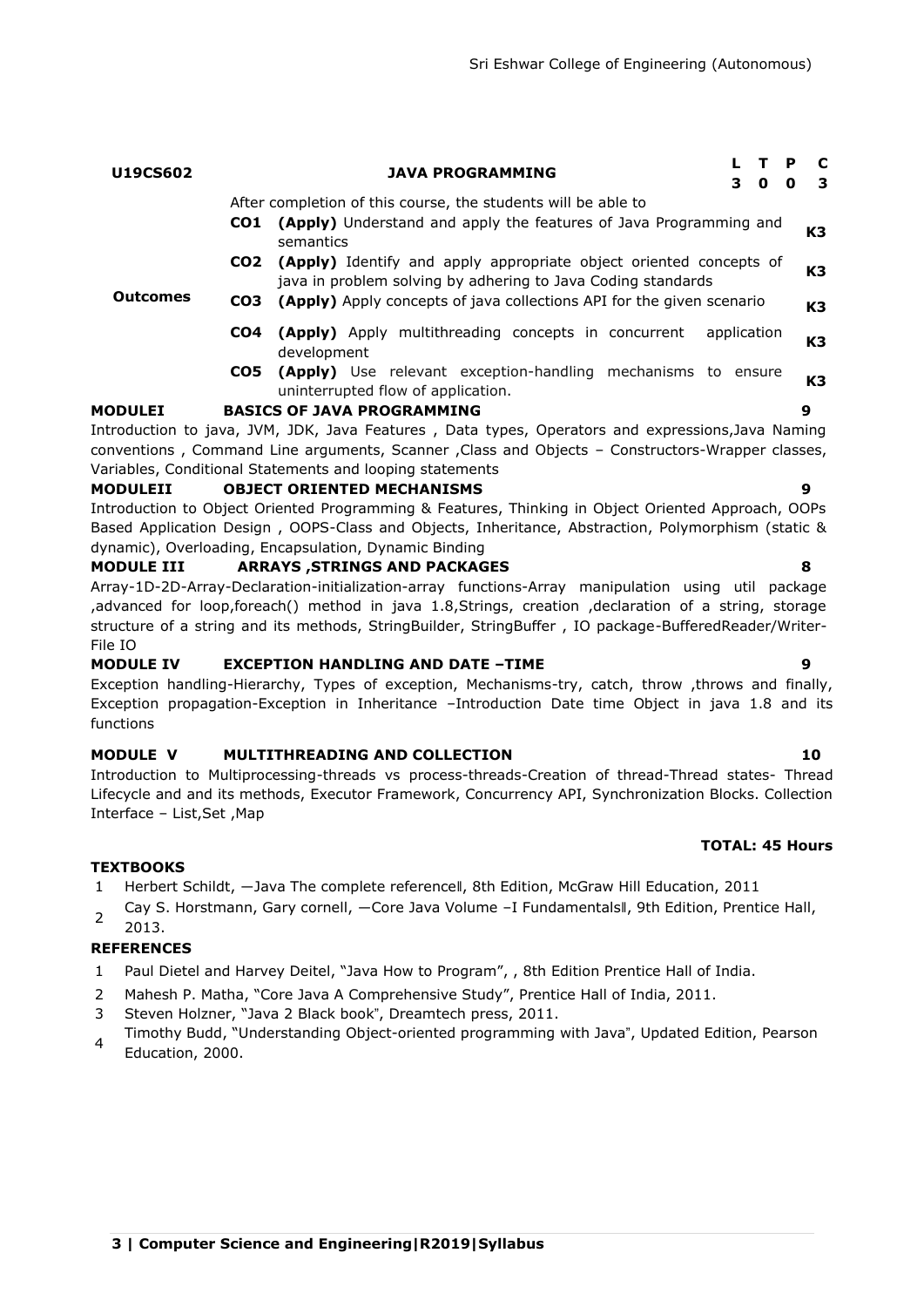| U19CS603          |                 | <b>FUNDAMENTALS OF OPERATING SYSTEMS</b><br>3                                                          | $\mathbf 0$ | P<br>$\mathbf 0$ | C<br>3         |
|-------------------|-----------------|--------------------------------------------------------------------------------------------------------|-------------|------------------|----------------|
|                   |                 | After completion of this course, the students will be able to                                          |             |                  |                |
|                   | CO <sub>1</sub> | (Apply) Use the appropriate system calls for resource utilization                                      |             |                  | K3             |
|                   | CO <sub>2</sub> | <b>(Apply)</b> Select suitable scheduling algorithms for optimal CPU<br>utilization                    |             |                  | K <sub>3</sub> |
| <b>Outcomes</b>   | CO <sub>3</sub> | Examine the mechanisms for solving synchronization<br>(Apply)<br>problems                              |             |                  | K3             |
|                   | CO <sub>4</sub> | <b>(Apply)</b> Implement different device and resource management<br>techniques for memory utilization |             |                  | K <sub>3</sub> |
|                   | CO <sub>5</sub> | <b>(Apply)</b> Apply the concepts of file system implementation and                                    |             |                  | K3             |
|                   |                 | secondary storage access.                                                                              |             |                  |                |
| <b>MODULE I</b>   |                 | <b>OVERVIEW OF OPERATING SYSTEMS</b>                                                                   |             | 9                |                |
|                   |                 | Components of computer system - Computer system operation - Storage and I/O structure -                |             |                  |                |
|                   |                 | Multiprocessor and Multicore systems - Types of computing environments. Operating system services -    |             |                  |                |
|                   |                 | System calls: Implementation and Types - Operating system structure - System programs                  |             |                  |                |
| <b>MODULE II</b>  |                 | <b>PROCESS MANAGEMENT</b>                                                                              |             | 9                |                |
|                   |                 | Definition - Process states - Process control block - Operations on Processes - Threads - Process      |             |                  |                |
|                   |                 | scheduling - Inter-process Communication - CPU Scheduling - Scheduling algorithms: First Come First    |             |                  |                |
|                   |                 | Serve, Shortest Job First, Priority Scheduling and Round Robin scheduling                              |             |                  |                |
| <b>MODULE III</b> |                 | PROCESS SYNCHRONIZATION AND DEADLOCK                                                                   |             | 9                |                |
|                   |                 | Researc Cunchronization. The critical section problem. Cunchronization bardware<br>مبامما برم+س        |             |                  |                |

Process Synchronization - The critical-section problem - Synchronization hardware - Mutex locks – Semaphores - Producer Consumer and Dining Philosophers problem. Deadlock - System model, Deadlock characterization, Deadlock prevention, Deadlock avoidance, Deadlock detection, Recovery from deadlock

#### **MODULE IV MEMORY MANAGEMENT 9**

Main memory – Background – Swapping - Contiguous memory allocation – Segmentation – Paging - Segmentation with paging. Virtual memory – Background - Demand paging - Page replacement – Page replacement algorithms: FIFO, Optimal and LRU - Thrashing

#### **MODULE V FILE SYSTEMS AND I/O SYSTEMS 9**

Files – Attributes – Operations - File types – Structure - Access methods - Directory Structure – Sharing and protection - File System Implementation - Allocation methods - Free Space Management – Massstorage structure – Disk scheduling – Disk management – I/O systems – Overview – I/O hardware – Application I/O interface

#### **TEXTBOOKS**

1 Abraham Silberschatz, Peter Baer Galvin and Greg Gagne, "Operating System Concepts", John Wiley & Sons (Asia) Pvt. Ltd, Ninth Edition, 2018.

#### **REFERENCES**

- 1 Andrew S. Tanenbaum, "Modern Operating Systems", Pearson Education, Third Edition, 2015
- 2 William Stallings, "Operating Systems: Internals and Design Principles", Pearson Education, Ninth Edition, 2018

**TOTAL: 45 Hours**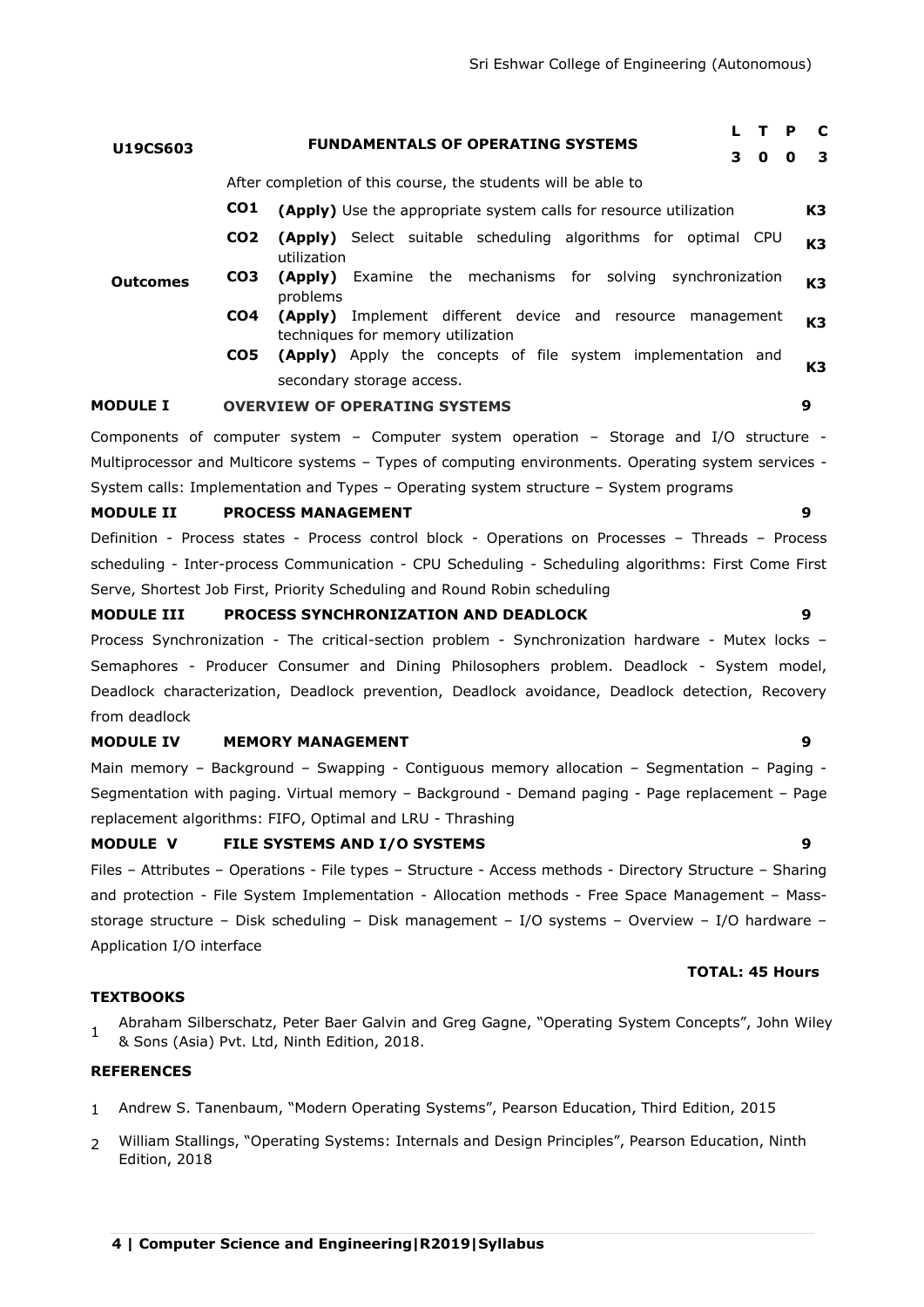3 AchyutS.Godbole, AtulKahate, - "Operating Systems", Mc Graw Hill Education, 2016.

|                                      |                 |                                                                                                         | L | т | P | C              |
|--------------------------------------|-----------------|---------------------------------------------------------------------------------------------------------|---|---|---|----------------|
| <b>U19CS604</b>                      |                 | <b>INTRODUCTION TO ARTIFICIAL INTELLIGENCE</b>                                                          | 3 | 0 | 0 | 3              |
|                                      |                 | After completion of this course, the students will be able to                                           |   |   |   |                |
|                                      | CO <sub>1</sub> | (Apply) Make use of appropriate strategy to solve a given problem                                       |   |   |   | K3             |
|                                      | CO <sub>2</sub> | (Apply) Identify suitable search algorithm to solve problems where                                      |   |   |   |                |
| <b>Outcomes</b>                      |                 | artificial intelligence techniques are applicable                                                       |   |   |   | K <sub>3</sub> |
|                                      | CO <sub>3</sub> | (Understand) Infer the way to represent knowledge and plan it                                           |   |   |   | K2             |
|                                      |                 | accordingly                                                                                             |   |   |   |                |
|                                      | CO4             | (Apply) Utilize the learning model to model machines                                                    |   |   |   | K3             |
|                                      | CO <sub>5</sub> | (Apply) Design applications that use Artificial Intelligence                                            |   |   |   | K3             |
| <b>MODULEI</b>                       |                 | <b>FUNDAMENTALS</b>                                                                                     |   |   |   | 9              |
|                                      |                 | Introduction - Definition - Examples of AI - History of AI-Future of AI- Intelligent Agents-Rational    |   |   |   |                |
|                                      |                 | Agent- Nature of Environment - Structure of Agents                                                      |   |   |   |                |
| <b>MODULEII</b>                      |                 | PROBLEM SOLVING APPROACH TO AI PROBLEMS                                                                 |   |   |   | 9              |
|                                      |                 | Problem Solving Methods - Problem Formulation - Toy Problems - Real World Problems - Search             |   |   |   |                |
|                                      |                 | Strategies - Uninformed - Informed - Heuristics -Game Playing                                           |   |   |   |                |
| <b>MODULE III</b>                    |                 | <b>KNOWLEDGE REPRESENTATION AND PLANNING</b>                                                            |   |   |   | 9              |
|                                      |                 | Logical Agents - Propositional Logic - First Order Logic - Planning with state space research - partial |   |   |   |                |
|                                      |                 | order planning - planning graph - Planning and Acting in real world                                     |   |   |   |                |
| <b>MODULE IV</b>                     | <b>LEARNING</b> |                                                                                                         |   |   |   | 9              |
|                                      |                 | Forms of Learning - Knowledge-Based Classification - Feedback-Based Classification- Learning from       |   |   |   |                |
|                                      |                 | decision trees - Machine learning - Deep learning                                                       |   |   |   |                |
| <b>MODULE V</b>                      |                 | APPLICATIONS OF ARTIFICIAL INTELLIGENCE                                                                 |   |   |   | 9              |
|                                      |                 | AI Applications - Healthcare- Chat bots - AI in Finance- AI in Banking- Robots -AI Agriculture Bots-    |   |   |   |                |
| Expert Systems-Personalized Learning |                 |                                                                                                         |   |   |   |                |

### **TOTAL: 45 Hours**

#### **TEXTBOOKS**

- 1 S. Russell and P. Norvig, "Artificial Intelligence: A Modern Approach", Prentice Hall, Third Edition, 2015
- 2 Dr.Nilakshi Jain, "Artificial Intelligence : Making a System Intelligent", Wiley,2019

- <sup>1</sup> Nils J. Nilsson, "The Quest for Artificial Intelligence", Cambridge University Press, 2009
- 2 [Vinod Chandra S.S.,](https://www.amazon.in/s/ref=dp_byline_sr_ebooks_1?ie=UTF8&field-author=VINOD+CHANDRA+S.S.&text=VINOD+CHANDRA+S.S.&sort=relevancerank&search-alias=digital-text)AnandHareendran S.,"Artificial Intelligence And Machine Learning", PHI Learning Private Limited,2014
- 3 R.Radha, "Artificial Intelligence", Charulatha Publications, 2019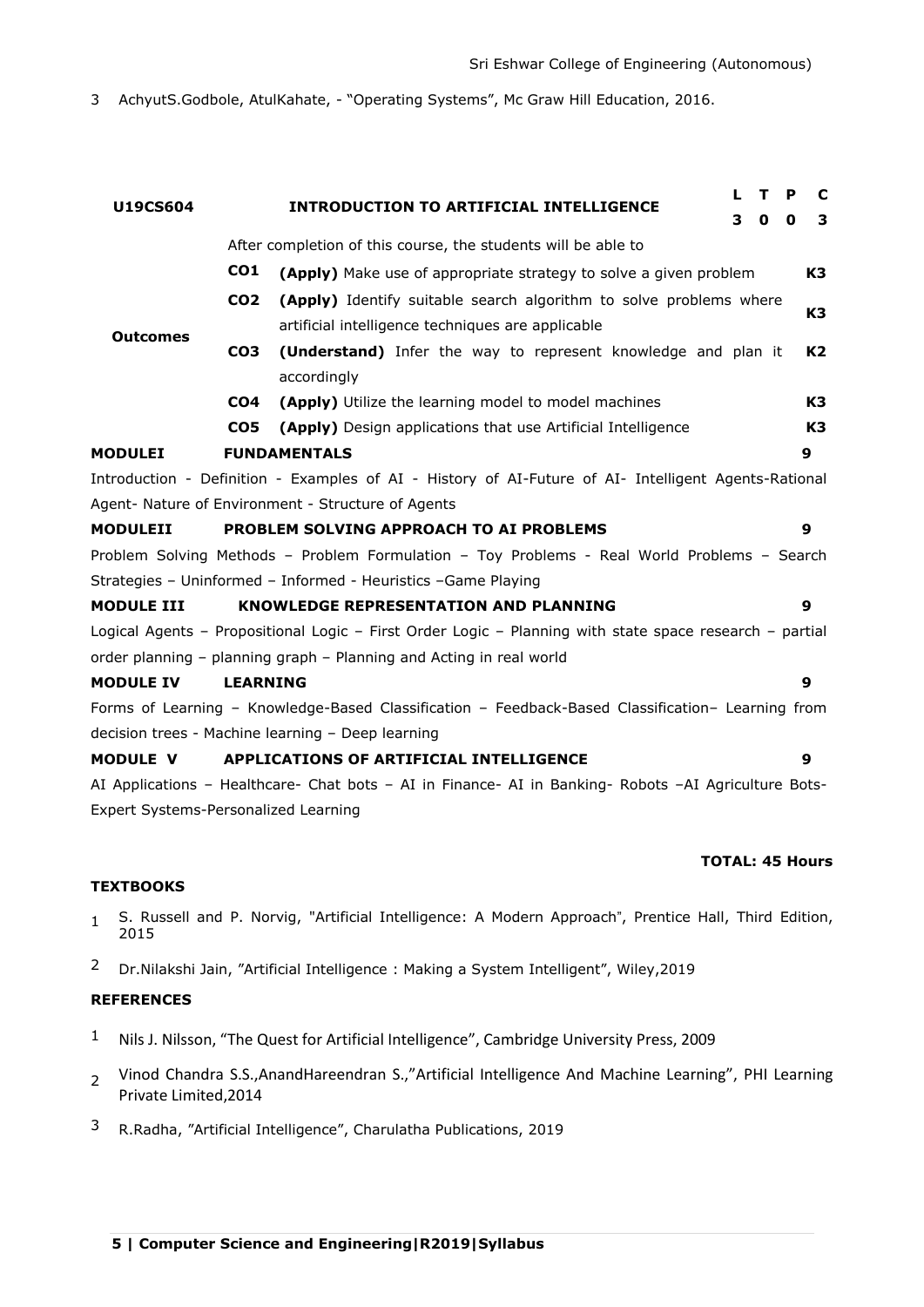| U19CS605                                               |                 | <b>ADVANCED DATA STRUCTURES</b>                                                                                                                                                                                                                                                                                          | L<br>3    | т<br>P<br>0<br>0       | C<br>З.        |
|--------------------------------------------------------|-----------------|--------------------------------------------------------------------------------------------------------------------------------------------------------------------------------------------------------------------------------------------------------------------------------------------------------------------------|-----------|------------------------|----------------|
|                                                        | CO <sub>1</sub> | After completion of this course, the students will be able to<br>(Understand) Understand the various iterative and<br>algorithms.                                                                                                                                                                                        | recursive |                        | K2             |
|                                                        | CO <sub>2</sub> | (Apply) Construct balanced tree structures for efficient operations on<br>data.                                                                                                                                                                                                                                          |           |                        | K3             |
| Outcomes                                               | CO <sub>3</sub> | (Apply) Deploy search data structures for efficient range searching<br>and string matching.                                                                                                                                                                                                                              |           |                        | K <sub>3</sub> |
|                                                        | CO <sub>4</sub> | (Analyze) Identify the suitable algorithm design techniques for solving<br>the program.                                                                                                                                                                                                                                  |           |                        | K4             |
|                                                        | CO <sub>5</sub> | (Understand) Describe<br>the<br>of<br>NP-completeness,<br>concepts<br>approximation and randomized algorithms.                                                                                                                                                                                                           |           |                        | K2             |
| <b>MODULEI</b>                                         |                 | <b>ALGORITHM ANALYSIS</b><br>Analysis of Iterative and recursive algorithms - Asymptotic Notations - Parallel Algorithms: Introduction<br>- Scalar product of two vectors - Matrix multiplication.                                                                                                                       |           |                        | 9              |
| <b>MODULEII</b><br>Binomial heaps - Fibonacci heaps.   |                 | <b>BALANCED TREES</b><br>Treaps - Red-Black trees - B*tree - Splay trees - Binary heaps - Min-Max heaps - Leftist heaps -                                                                                                                                                                                                |           |                        | 9              |
| <b>MODULE III</b><br>algorithms.                       |                 | <b>SEARCH STRUCTURES</b><br>k-d Trees - R-Trees - Tries - Suffix Trees and Arrays - String Matching: KMP and Boyer Moore                                                                                                                                                                                                 |           |                        | 9              |
| <b>MODULE IV</b>                                       |                 | ALGORITHM DESIGN TECHNIQUES<br>Dynamic programming: Elements of Dynamic Programming - Matrix-Chain Multiplication - Longest<br>Common Subsequence - Rod Cutting problem - Wildcard Pattern Matching - Greedy Algorithms: An<br>Activity selection problem - Shortest Superstring Problem.                                |           |                        | 9              |
| <b>MODULE V</b><br>Knapsack problem.                   |                 | ADVANCED ALGORITHM PARADIGMS<br>Theory of NP completeness - Decision problems - Satisfiability problem - NP problems - Cooks<br>Theorem - NP Complete problems - Randomized algorithms: Primality Testing - Approximation<br>algorithms: Bin-packing, Vertex cover problem - Polynomial time Approximation Schemes : 0/1 |           |                        | 9              |
|                                                        |                 |                                                                                                                                                                                                                                                                                                                          |           | <b>TOTAL: 45 Hours</b> |                |
| <b>TEXTBOOKS</b><br>$\mathbf{1}$<br>2                  |                 | Thomas H. Cormen, Charles E. Leiserson, Ronald L. Rivest and Clifford Stein<br>Algorithms", Third Edition The MIT Press 2009<br>Jeff Edmonds, "How to think about Algorithms", Cambridge University Press, 2008.                                                                                                         |           | "Introduction to       |                |
| <b>REFERENCES</b><br>$\mathbf{1}$<br>Publication, 2016 |                 | KarumanchiNarasimha, "Data Structures and Algorithms Made Easy", Fifth Edition, CareerMonk                                                                                                                                                                                                                               |           |                        |                |
| 2                                                      |                 | Adam Drozdek, "Data Structures and Algorithms in Java", Cengage Learning, 4 <sup>th</sup> Edition, 2013                                                                                                                                                                                                                  |           |                        |                |
| 3                                                      |                 | R.C.T.Lee, S.S.Tseng, R.C.Chang and Y.T.Tsai, "Introduction to the Design and Analysis of<br>Algorithms A Strategic Approach" Tata McGraw Hill, 2012                                                                                                                                                                     |           |                        |                |

- Richard F. Gillberg, Behrouz A. Forouzan, "Data structures: A Pseudocode Appproach with C", Cengage Learning, Second Edition, 2009.
- 5 Peter Brass, "Advanced Data Structures", Cambridge University Press, 2008.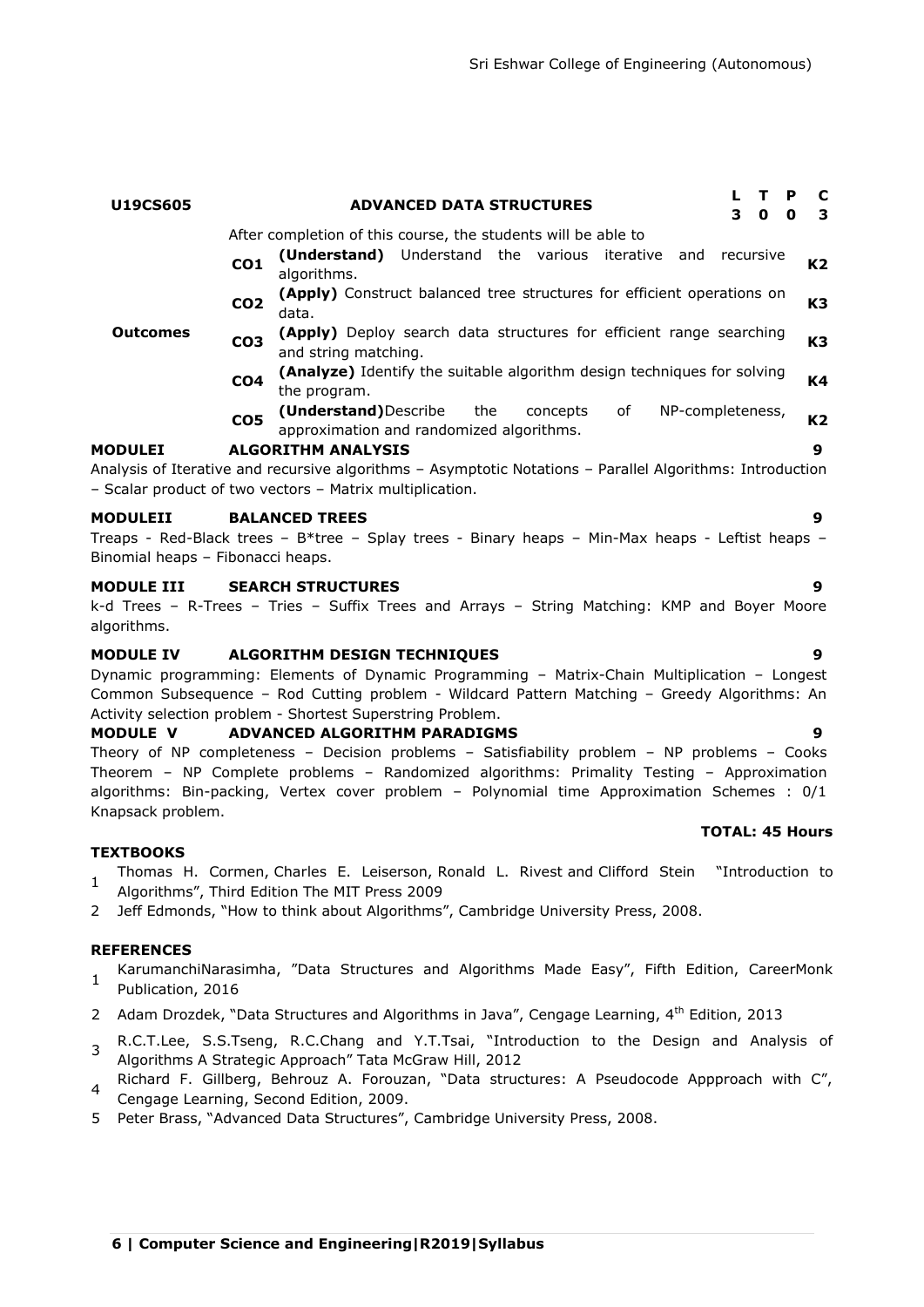#### **Outcomes** After completion of this course, the students will be able to **CO1 (Apply)** Write python programs using appropriate data types, **Example 7** write pytholic programs using appropriate usia types, **K3**<br>branching and looping statements **CO2 (Apply)**Apply exception handling concepts to various problems **K3 CO3 (Apply)** Solve problems using strings, list, tuple and dictionary **K3 CO4 (Apply)** Develop modular programs using functions **K3 CO5 (Understand)** Understand the object oriented concepts **K2 MODULE I BASICS OF PYTHON PROGRAMMING 9** Introduction to Python - Python Interpreter – Values and types-Keywords and Identifiers- Comments-Precedence of operators

**U19CS606 FUNDAMENTALS OF PYTHON PROGRAMMING <sup>L</sup> <sup>T</sup> <sup>P</sup> <sup>C</sup>**

### **MODULE II PROGRAMMING PARADIGMS IN PYTHON 8**

Control structures-Branching-Looping-Strings: String slices-Immutability- String functions and methods-Exception Handling

### **MODULE III LISTS, TUPLES AND DICTIONARIES 10**

Lists: List operations, list slices, list methods, list loop, mutability Tuples: tuple assignment, tuple methods- Tuple as return values- Dictionaries: operations and methods- Advanced List processing- List comprehension

#### **MODULE IV MODULES AND RE-USABILITY 9**

Modules and Packages - Variable Scope - Recursion - File Handling - Read - Write - Command Line Programming

#### **MODULE V OBJECT ORIENTED PROGRAMMING AND DEBUGGING 9**

Object-Oriented Concepts and Terminology - Custom Classes - Attributes and Methods - Inheritance and Polymorphism Debugging - Debugging Syntax Errors - Debugging Runtime Errors - Scientific Debugging - Testing - Unit Testing - Profiling

#### **TEXTBOOKS**

- 1 Allen B. Downey, "Think Python: How to Think Like a Computer Scientist", Second edition, Updated for Python 3, Shroff O'Reilly Publishers, 2016
- $\overline{2}$ Guido van Rossum and Fred L. Drake Jr, "An Introduction to Python – Revised and updated for Python 3.2", Network Theory Ltd., 2011.

#### **REFERENCES**

- 1 Robert Sedgewick, Kevin Wayne, Robert Dondero, "Introduction to Programming in Python: An Inter-Disciplinary Approach", Pearson India Education Services Pvt. Ltd., 2016
- 2 Timothy A. Budd,"Exploring Python", Mc-Graw Hill Education (India) Private Ltd., 2015
- 3 Kenneth A. Lambert, "Fundamentals of Python: First Programs", CENGAGE Learning, 2012
- 4 Charles Dierbach, "Introduction to Computer Science using Python: A Computational Problem Solving Focus", Wiley India Edition, 2013

### **TOTAL: 45 Hours**

**3 0 0 3**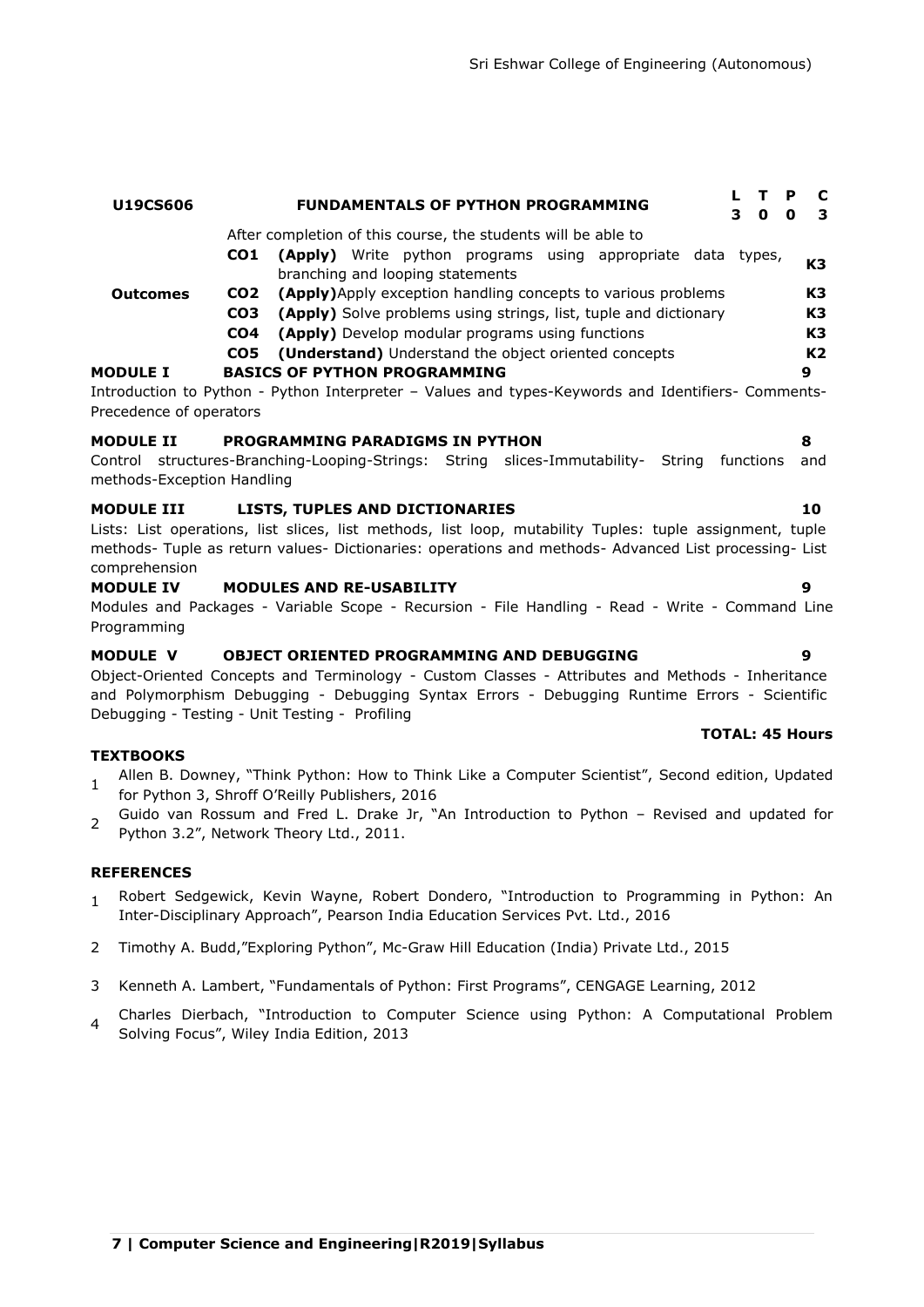# **Outcomes** After completion of this course, the students will be able to **CO1 (Understand)**Understand the need for data structures and the **CONDUCTS CONDUCTS CONDUCTS AND REVIEW AND THE UP INCORRELATION K2** notations used in algorithm analysis. **CO2 (Apply)** Select basic data structures for autonomous realization of simple programs. **K3 CO3 (Understand)** Understand the importance of stack and queue in problem solving. **K2 CO4 (Apply)** Implement operations on search tree structures for efficient **(Apply)** Implement operations on search tree structures for emclent **K3**<br>storage and retrieval of data. **CO5 (Apply)** Apply appropriate methods for efficient data access through hashing **K3 MODULE I BASIC CONCEPTS OF DATA STRUCTURES 9** Introduction – Operations of Data Structures – Need for data structures - Classification of Data Structures – **Complexity of Algorithms:** Time complexity, Space complexity, Order of growth, **Arrays:** One dimensional and Two dimensional arrays – **Structures**: Array of structures. **MODULE II LIST 9 List:** Array based implementation, Linked list implementations: Singly linked list, Doubly linked list, Circular linked list, **Applications:** Polynomial Manipulation. **MODULE III STACK AND QUEUE 9**

**U19CS607 FUNDAMENTALS OF DATA STRUCTURES <sup>L</sup> <sup>T</sup> <sup>P</sup> <sup>C</sup>**

**Stack ADT:** Array and Linked Stacks, **Applications:** Expression conversion, Postfix evaluation, Recursion – **Queue ADT:** Array and Linked Queue, Circular Queue – Applications.

### **MODULE IV TREE AND GRAPHS 9**

**Tree:** Tree Terminologies – **Binary Tree:** Types – Representation - Tree traversal - **Binary Search Trees:** Major Operations - Binary Heaps – **Graphs:** Representation of Graph - types of graph – Graph traversal – **Applications:** Topological Sort.

### **MODULE V SEARCHING, SORTING AND HASHING 9**

**Searching:** Linear Search and Binary search - **Sorting:** Bubble sort – Insertion sort – Selection sort – **Hashing :** Hash Table – Hash Functions – Collision Resolution: Separate chaining – Open Addressing – Double hashing – Rehashing.

#### **TEXTBOOKS**

- 1 Venkatesan R and Lovelyn Rose S, "Data Structures", Wiley India Pvt.Ltd., New Delhi, 2015.
- 2 Seymour Lipschutz, "Data Structures using C", First Edition, McGraw Hill Education, 2017.

#### **REFERENCES**

- 1 Mark A.Weiss, "Data Structures and Algorithm Analysis in C", Second Edition, Pearson Education, 2010.
- 2 Venkatesan R and Lovelyn Rose S, "Data Structures", Wiley India Pvt.Ltd., New Delhi, 2015.
- 3 KarumanchiNarasimha, "Data Structures and Algorithms Made Easy", Fifth Edition, CareerMonk Publication, 2016.
- 4 ReemaThareja, "Data Structures Using C", Second Edition, Oxford University Press, 2019.

# **TOTAL: 45 Hours**

**3 0 0 3**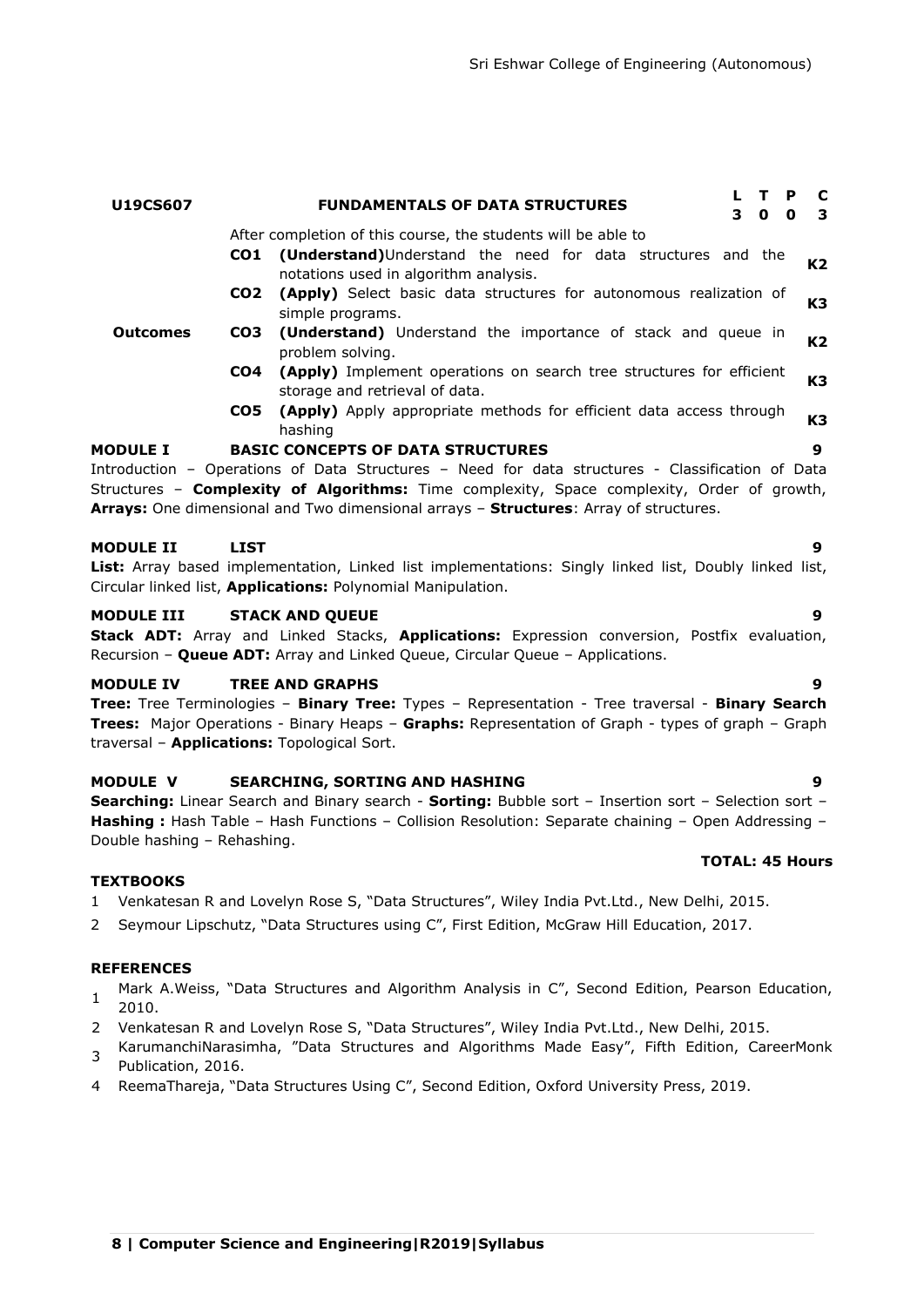**TOTAL: 45 Hours**

| <b>U19CS608</b>            |                                                       | <b>QUANTUM COMPUTING TECHNOLOGIES</b>                                                                                                                                                                                               | L<br>3 | т<br>$\mathbf{0}$ | P<br>$\mathbf 0$ | C<br>3               |
|----------------------------|-------------------------------------------------------|-------------------------------------------------------------------------------------------------------------------------------------------------------------------------------------------------------------------------------------|--------|-------------------|------------------|----------------------|
|                            |                                                       | After completion of this course, the students will be able to                                                                                                                                                                       |        |                   |                  |                      |
|                            | CO <sub>1</sub>                                       | (Understand) Understand the basics of quantum computing                                                                                                                                                                             |        |                   |                  | K2                   |
| <b>Outcomes</b>            | CO <sub>2</sub><br>CO <sub>3</sub><br>CO <sub>4</sub> | (Understand) Observe the background of Quantum Mechanics<br>(Apply) Apply the computation models and model the circuits<br>(Understand) Summarize the quantum operations such as noise and                                          |        |                   |                  | K2<br>K3             |
|                            | CO5                                                   | error correction<br>(Apply) Outline the basics of quantum information and the theory<br>behind it.                                                                                                                                  |        |                   |                  | K <sub>2</sub><br>K3 |
| <b>MODULE I</b>            |                                                       | <b>FUNDAMENTALS OF QUANTUM COMPUTING</b><br>Global Perspectives- Quantum Bits - Quantum Computation - Quantum Algorithms - Experimental<br>Quantum Information Processing - Quantum Information                                     |        |                   |                  | 8                    |
| <b>MODULE II</b>           |                                                       | <b>QUANTUM MECHANICSAND COMPUTATIONAL MODELS</b>                                                                                                                                                                                    |        |                   |                  | 10                   |
|                            |                                                       | Quantum Mechanics : Linear Algebra - Postulates of Quantum Mechanics - Density Operator - The<br>Schmidt Decomposition and Purifications - EPR and the Bell Inequality                                                              |        |                   |                  |                      |
| <b>MODULE III</b>          |                                                       | Computational Models: Turing Machines - Circuits - Analysis of Computational Problems<br><b>QUANTUM COMPUTATION</b>                                                                                                                 |        |                   |                  | 9                    |
|                            |                                                       | Quantum Circuits: Quantum Algorithms - Universal Quantum Gates - Quantum Circuit Model of<br>Computation - Simulation - Quantum Search Algorithms - Quantum Computers                                                               |        |                   |                  |                      |
| <b>MODULE IV</b>           |                                                       | <b>QUANTUM INFORMATION</b><br>Quantum Noise and Quantum Operations: Classical Noise and Markov processes - Quantum Operations<br>- Examples - Applications - Distance Measures for Quantum Information - Quantum Error Correction - |        |                   |                  | 9                    |
| Entropy<br><b>MODULE V</b> |                                                       | <b>OUANTUM INFORMATION THEORY</b>                                                                                                                                                                                                   |        |                   |                  | 9                    |

Quantum States and Accessible Information – Data Compression – Classical Information Over Noisy Quantum Channels – Quantum Information Over Noisy Quantum Channels –Quantum Cryptography.

### **TEXTBOOKS**

1 Michael A. Nielsen, Issac L. Chuang, "Quantum Computation and Quantum Information", Tenth Edition, Cambridge University Press, 2010.

- 1 Scott Aaronson, "Quantum Computing Since Democritus", Cambridge University Press, 2013.
- 2 N. David Mermin, "Quantum Computer Science: An Introduction", Cambridge University Press, 2007.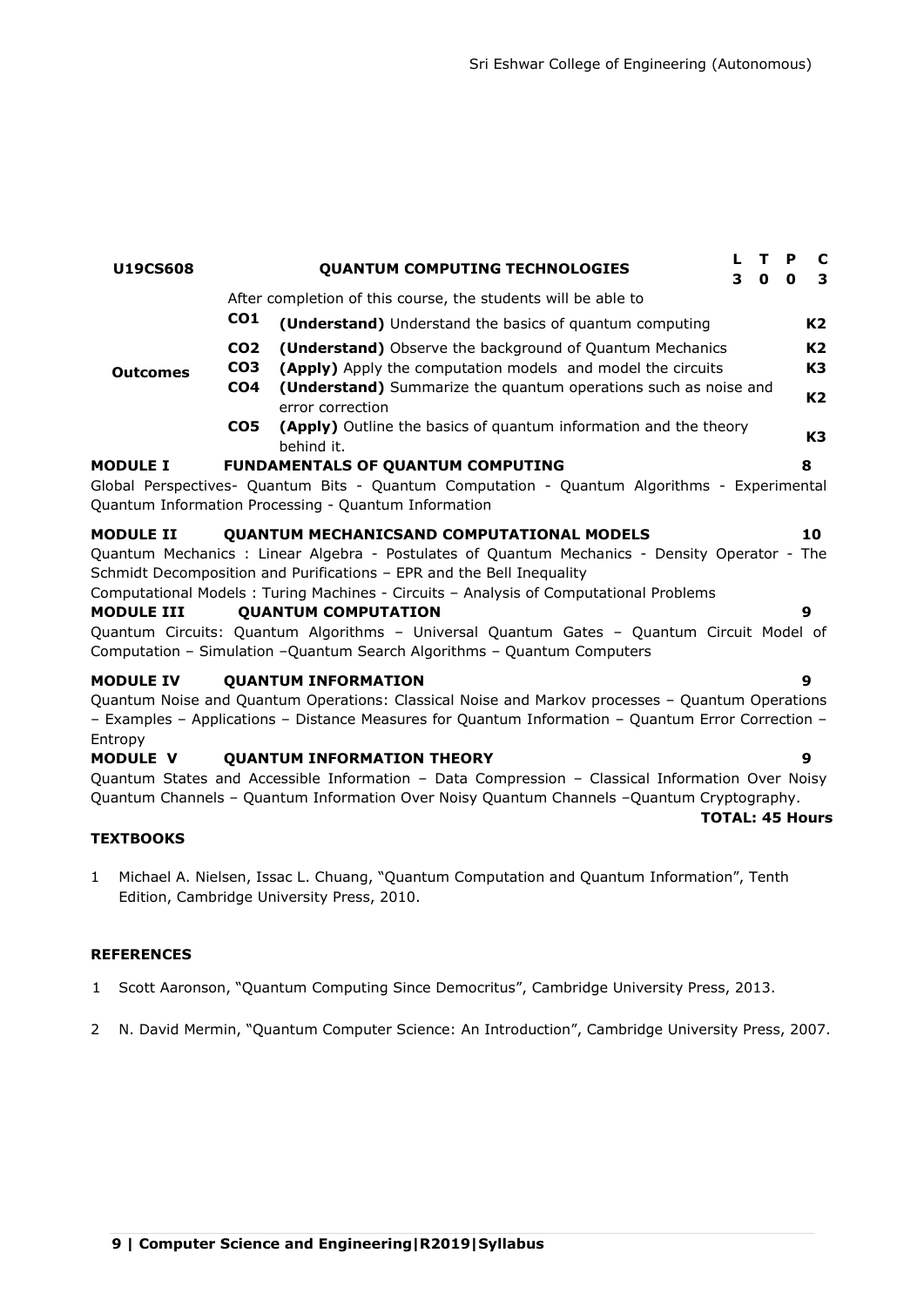| U19CS609                               |                 | $\mathbf{T}$<br><b>JAVA FULL STACK</b><br>$\overline{\mathbf{0}}$<br>З.                            | $\mathbf P$<br>$\mathbf o$ | <b>C</b><br>$\mathbf{3}$ |
|----------------------------------------|-----------------|----------------------------------------------------------------------------------------------------|----------------------------|--------------------------|
|                                        |                 | After completion of this course, the students will be able to                                      |                            |                          |
|                                        | CO1             | (Apply) Understand and apply the features of object oriented                                       |                            | K3                       |
|                                        |                 | programming paradigm and Java Semantics                                                            |                            |                          |
|                                        | CO <sub>2</sub> | <b>(Apply)</b> Understand and apply the concepts of Client side programming                        |                            | K3                       |
| <b>Outcomes</b>                        | CO <sub>3</sub> | (Apply) Understand and apply the concepts of Server Side                                           |                            | K3                       |
|                                        |                 | Programming                                                                                        |                            |                          |
|                                        | CO4             | (Apply) Understand and apply the features of J2EE Web frameworks                                   | K3                         |                          |
|                                        |                 | and project development using MVC Architecture                                                     |                            |                          |
|                                        | CO5             | (Apply) Use relevant Web Frameworks along with MAVEN repository                                    |                            | K3                       |
|                                        |                 | for application building and deployment                                                            |                            |                          |
| <b>MODULE I</b>                        |                 | <b>OOPS and Java Overview</b>                                                                      | 9                          |                          |
|                                        |                 | OOPS-Classes and Objects, Access Specifiers, Abstraction, Encapsulation, Object class-Inheritance- |                            |                          |
|                                        |                 | Polymorphism, Abstract Classes and Interfaces-Multithreading-Exception Handling-String-Arrays-     |                            |                          |
| Collections I - Lists, Sets, Maps-JDBC |                 |                                                                                                    |                            |                          |

#### **MODULE II HTML / CSS / JavaScript-Client Side Programming 9**

Introduction to WEB / Basic HTML Tags (Containers)-Overview of HTML Tags (attributes & styles)- Introduction to CSS & Basic Styles-Introduction to Basic JavaScript (Structured Programming)-Manipulate DOM Tree & styles

**MODULE III Servlet, JSP –Server Side programming & Ajax Overview 9** Introduction to Servlets / Servlet Lifecycle - Basic Get & Post / Web.xml-Form Data Processing / Attributes / Request Dispatcher - Include & Forward-Listeners-Session Management-Filters-Introduction to JSP (JSP Lifecycle) - Basic JSP Elements Scripting Elements-Ajax-Tomcat Server / WAR / Deployment.

#### **MODULE IV MVC FRAMEWORKS 9**

Introduction to MVC Design Patterns- ORM- Hibernate-Hibernate Mapping and relationships-Framework Overview Spring Core, IOC-Dependency Injection-Auto wiring-JDBC Templates / Prepared Statements / RowMapper-Spring With Hibernate-Spring MVC Overview-Implementing business flow for 3 requirements-Spring MVC CRUD application-Spring Boot

**MODULE V SPRING BOOT AND ANGULAR JS FOR APPLICATION DEVELOPMENT 9** Spring Boot-Maven Project build and deployment – Angular JS –Introduction-Capstone Project building and deployment in Cloud(AWS/Azure/Google Cloud).

#### **Total :45 Hours**

#### **TEXTBOOKS**

1 Deitel and Deitel and Nieto, —Internet and World Wide Web - How to Programll, Prentice Hall, 5th Edition, 2011.

- 1 Stephen Wynkoop and John Burke "Running a Perfect Website", QUE, 2nd Edition,1999.
- 2 Chris Bates, Web Programming Building Intranet Applications, 3rd Edition, Wiley Publications, 2009.
- 3 Jeffrey C and Jackson, "Web Technologies A Computer Science Perspective", Pearson Education, 2011.
- 4 Gopalan N.P. and Akilandeswari J., "Web Technologyll, Prentice Hall of India, 2011.
- 5 Uttam K. Roy, "Web Technologies", Oxford University Press, 2011.